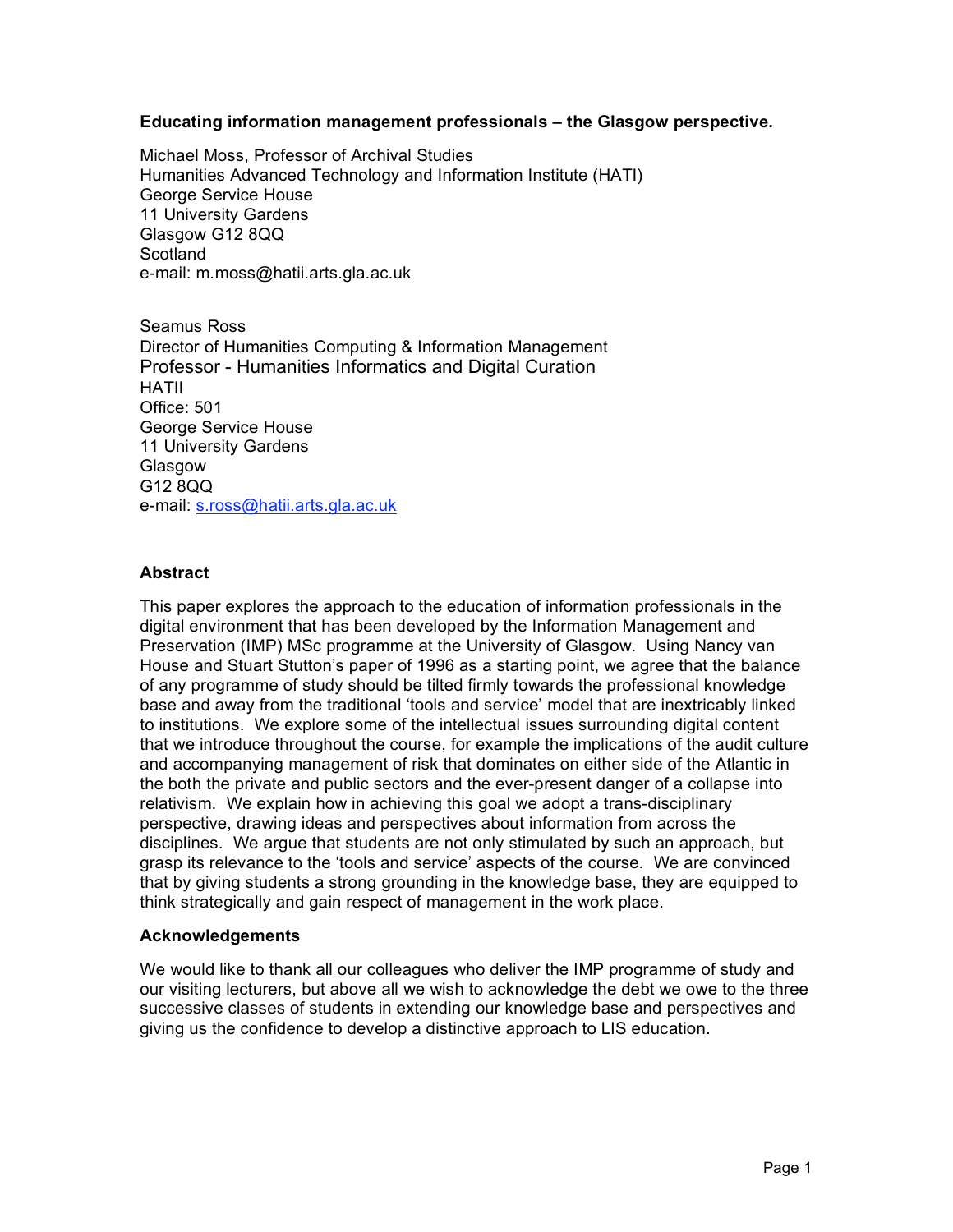Nancy van House and Stuart Sutton wrote a paper on LIS education in 1996 which sets the parameters for developing masters programmes, such as ours at the University of Glasgow (van House and Sutton, 1996). They had two strands to their argument to reverse the sharp decline in LIS programmes and enrolments, as pronounced in the United Kingdom as in the US, ecology theory and the sociological theory of professions of Pierre Bourdieu. Drawing on the thinking of Andrew Delay Abbott, they insisted that 'the tools and service models of a profession are instantiations of its knowledge base designed for specific environments' and need to be replaced as the external environment changes. They wholeheartedly agreed with Abbott that over concentration on tools and service models, characteristic of many LIS programmes, 'leaves the student with no ability to extend the underlying knowledge base to new members'. They developed this perspective by exploring Bourdieu's analysis of the habitus (the matrix of perceptions, appreciation, and actions) of professions. Questioning the continuing close connection between LIS education and libraries whose future is anyway in doubt, they suggested that 'abstraction, reduction, and the creation of new knowledge to address new information problems are necessary fro LIS to adaptive radiation into new areas'. Although we were unaware of this article when we launched our new course in Information Management and Preservation (IMP) at Glasgow three years ago, it mirrored much of our thinking, which has been reinforced by the experience of each years teaching. In the United Kingdom most archival and records management programmes and even many LIS equivalents are closely aligned to a 'tools and service' model and rarely address the knowledge base required to work in an environment increasingly dominated by the digital, where content is problematized by post-modern thinking and issues of governance and where, as van House and Sutton forecast, territory is being contested and often lost to other disciplines, not just information science.

It would be insincere to claim that at the outset we planned to address these challenges, but at least we recognised them. We designed the course to strike a balance between the 'knowledge base' and 'tools and service' with at first a tilt towards the latter. This has changed and the balance has shifted decidedly in the other direction. There are several reasons for this alteration in approach. As a teaching team with a strong transdisciplinary flavour, we have become more confident about our ability to explore theoretical perspectives and to our surprise we have found students engage with them. I say surprise because in the United Kingdom history, the discipline from which traditionally records and information managers have been drawn, has been resistant to theory and certainly anything that smacks of post-modernism. Archivists and librarians, just as in the US, have become increasingly pre-occupied with service delivery in a managerial culture that has occluded the scholar, who just survives in an academic context and in the national institutions. This tension is evident both in our own programme and amongst our core teaching team. Fortunately within the academy we are helped in the UK by our periodic research assessment exercise (RAE) that requires academic units to contribute actively to the knowledge base and the information professions have come, albeit reluctantly, to recognise this imperative if they wish their discipline to continue to have a place in the curriculum. A high score in the RAE brings with it financial security whereas a low score can presage closure.

The timing of the beginning of our course could not have been more propitious in terms of the external environment. Information and information management issues have dominated the public agenda with high profile issues of the evidence for weapons of mass destruction in the decision to declare war on Iraq, the war on terror following 9/11 (more of a concern in the US than the UK), the introduction of Freedom of Information in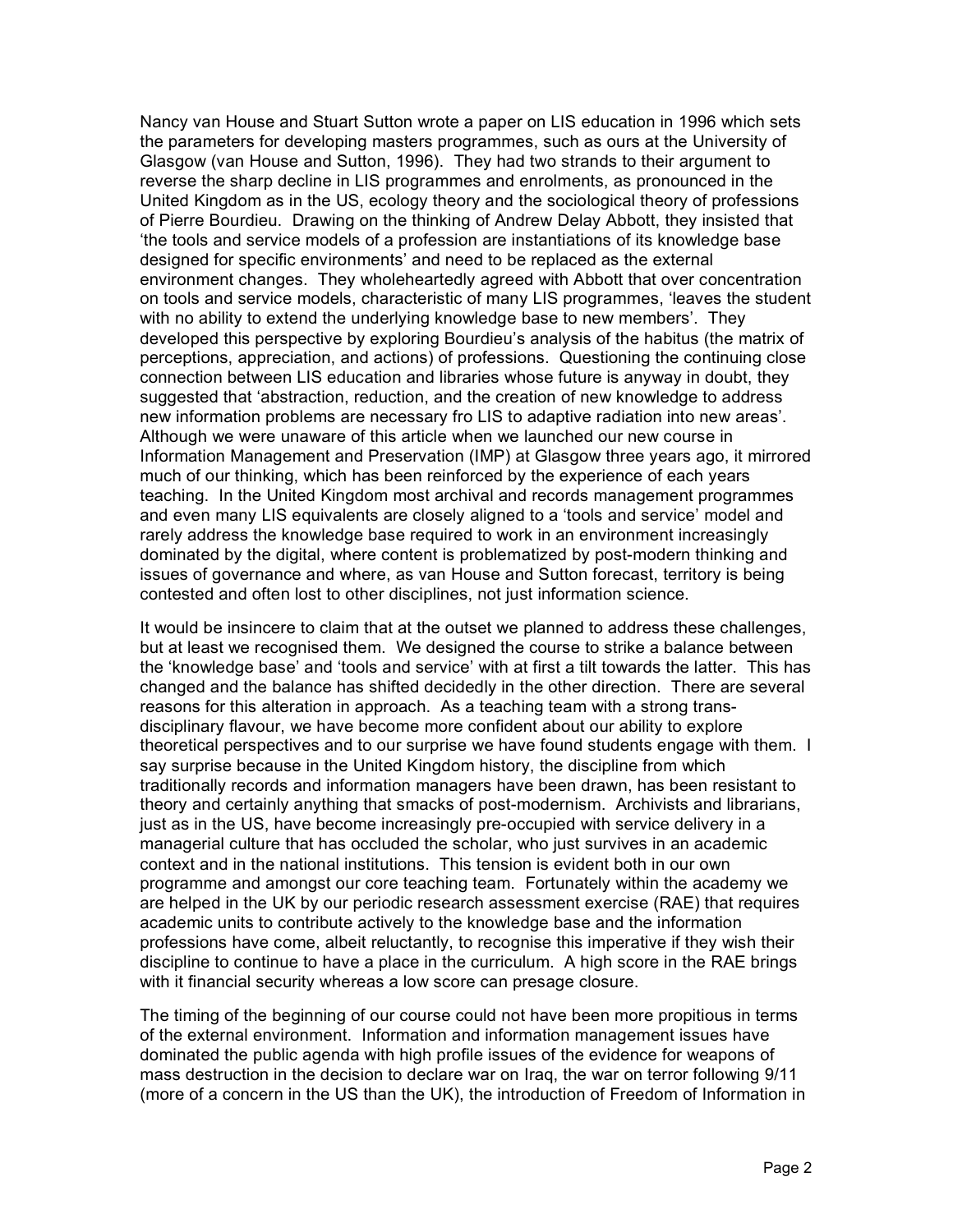the United Kingdom, the rapidly tightening compliance environment and the corresponding extension of audit to embrace risk management that impacts directly on information. Even as we prepare this contribution, the former head of the UK civil service has roundly attacked the Chancellor of the Exchequer, Gordon Brown, widely tipped to be the next Prime Minister, for his abuse of information – 'There has been an absolute ruthlessness with which Gordon has played the denial of information as an instrument of power' (*Financial Times*, 2007). It would be irresponsible to teach a course in information management that did not directly address these issues, which in any event attracted our research interests. Michael Moss explored the inadequacy of government record keeping in the UK that was revealed when the emails, other correspondence and papers leading up to the declaration of war on Iraq were made public during the Hutton Inquiry into the death of Dr David Kelly, the weapons expert, and extended this analysis more generally in a paper 'Archivist: Friend or Foe' (Moss 2005:1, 2). The concepts of the audit culture enabled by ICT, contingent liability residing in records, risk management and the fiduciary responsibility of the archive are themes that we return to regularly in our research and teaching and draws us firmly into the knowledge base of the information professions and away from their institutional expressions (Power, 1994, Strathern, 2000).

The inauguration of our programme has also coincided with the emergence of Google as the dominant search technology with profound ramifications for established approaches to finding aids and cataloguing, along with utilities that facilitate the formation and substance of web-based communities (Battelle, 2005). Taken together these quickly proved attractive to genealogists', the largest single user group of analogue archives and one of the largest users of the web. These communities, epistemic in character, largely lack the intermediation of the print culture. They have come to assume a more or less cult status with exaggerated claims being made for them within our contemporary culture that resonate with post-modern pre-occupation with the 'other' (*Time Magazine*, 2006). As a phenomena, they present the information professions with challenges that compromise the knowledge base of the print culture and pose questions about the production of knowledge itself. ICT not only enables the audit culture but also its antithesis. Richard Holbrook, the US diplomat, asked 'How can a man in a cave outcommunicate the world's leading communications society' (Dunne, 2007). According to Faisal Devji, writing from a post-modern perspective, it is because al-Qaeda is 'a network of contingent relations that has had transformative effects on the West and on traditional structures of Muslim authority' (2005), but 'men in caves' disturbed and even destroyed developed societies long before the invention of the internet. At another level it has given individuals access to information that was previously privileged to a very few who deployed it to maintain their authority. This feature of what was private being made accessible and public is most pronounced in blogs. These developments in modes of communicating information have excited interest in many disciplines, often not previously considered to be in any sense engaged with the information sciences, such as sociology, ethnography and anthropology.

Of most relevance to the information science knowledge base has been the work of the distinguished Swiss sociologist Helga Nowotny in articulating the changing power relations that are encouraged by easy access across the internet to information that was previously privileged. Helga Nowotny, who chairs the European Research Advisory Board of the European Commission, was able to observe that:

The unprecedented level of education in our societies, the pervasiveness of modern information and communication technology, the realization that the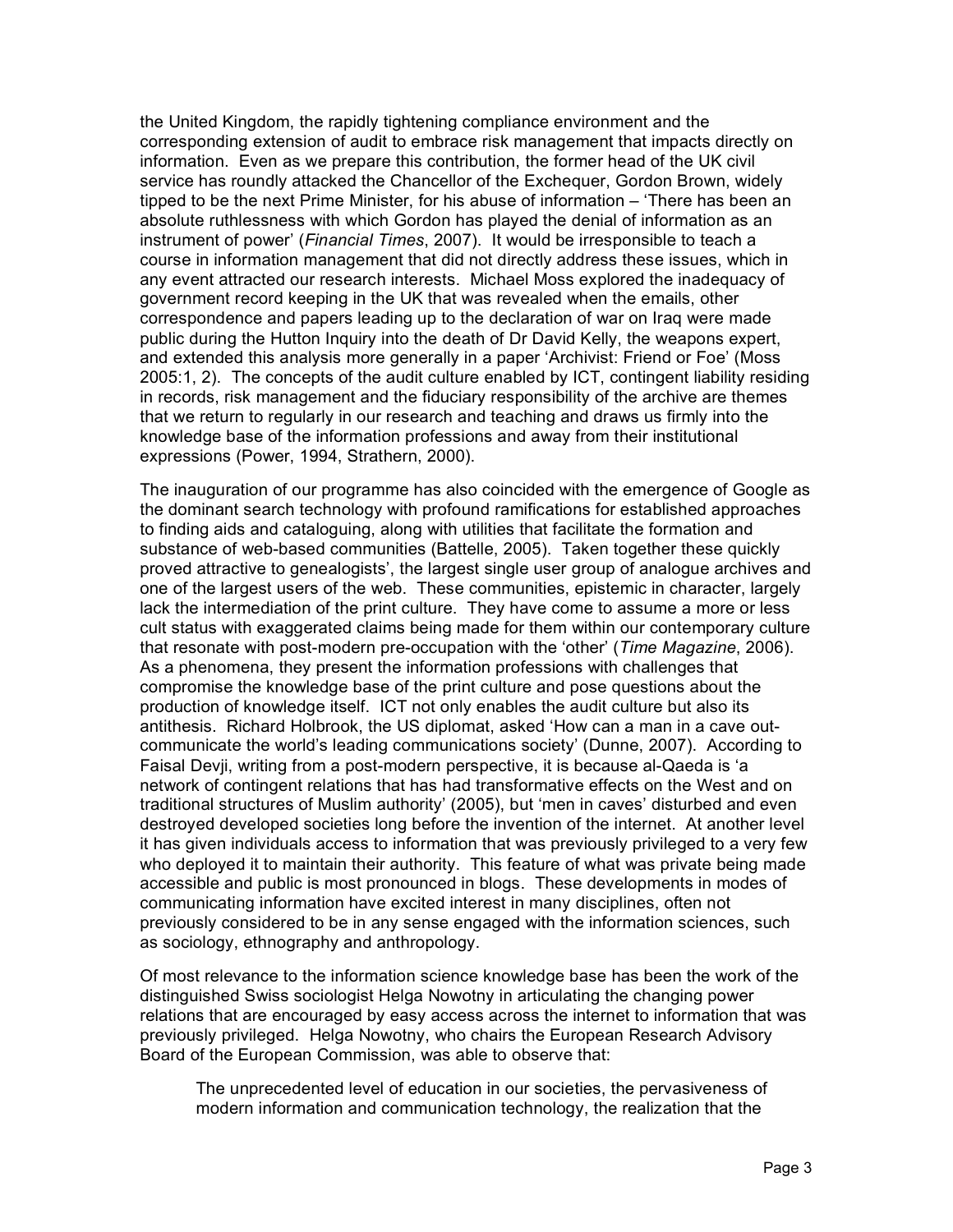production of uncertainty is an inherent feature of the co-evolutionary process mean that Society is moving into a position where it is increasingly able to communicate its wishes, desires and fears to Science.

These conjunctions, she argues, are transforming the epistemology of the sciences from one based 'on a very clear separation of science from society' (Mode-1) - a one-way communication with science speaking to society - towards one (Mode-2) - in which society is speaking to science as much as science is speaking to society - that 'makes it harder to say where science ends and society begins'. She and her collaborators see the result of this transgression as the opening of 'science to a flow of reverse communications'; 'this is what we meant in Re-Thinking Science, by contextualisation'.

The single epistemological ideal of a neutral 'view from nowhere' has been replaced by multiple views, with each situated somewhere. The research process can no longer be characterised as an 'objective' investigation of the natural [or social] world, or as a cool and reductionist interrogation of arbitrarily defined 'others'. Instead it has become a dialogic process, an intense [and perhaps endless] 'conversation' between research actors and research subjects ... (Nowotny, 2007).

Charles Leadbetter in his experimental book, *We think: Why mass creativity in the next best thing*, that he has posted to the internet before publication for comment sets this new paradigm in the context of the internet and let his enthusiasm carry him much further:

Thanks to the relatively low cost of technology many consumers can become producers at least some of the time. Good ideas will come from amateurs as well as professionals. Innovation will not just flow down a pipeline, from experts working in their labs and studios, to passive consumers waiting in the line. Innovation is a social, cumulative and collaborative activity; ideas will flow back up the pipeline from consumers and they will share them amongst themselves. That is why the next big thing will be us: our power to share and develop ideas, without having to rely on formal organisations to do it for us.

If this true and there is some evidence to suggest it is (Strathern, 2004), it represents an epistemological shift for the information sciences and raises important and intellectually exciting questions about the appraisal of internet content from such 'multiple' sites of production, its cataloguing and long term preservation.

Directly related is the ontological status of such content that is more akin to unique manuscripts than to objects in the print culture which by their very nature exist in multiple copies. This is contested territory that leads towards convergence of the curatorial professions in a digital environment, but is resisted by those who wish to preserve the boundaries established in the analogue, perhaps fearful that we must all be 'librarians' now (Carr, 2006). Such resistance precludes serious consideration of the phenomenal characteristics of digital objects, what in the case of archives Sarah Tyacke has called the 'recordness of the record' (Tyacke, 2002). Debate invites comparison with the analogue and opens up avenues into the literature of 'diplomatics' that Luciana Duranti has made very much her own and into the development of the institutional structures that differentiate the curatorial professions. This leads naturally to the exploration of the ways in which knowledge has been organized, privileged and accessed have changed over time, sometimes radically as in Western cultures during the contingency of the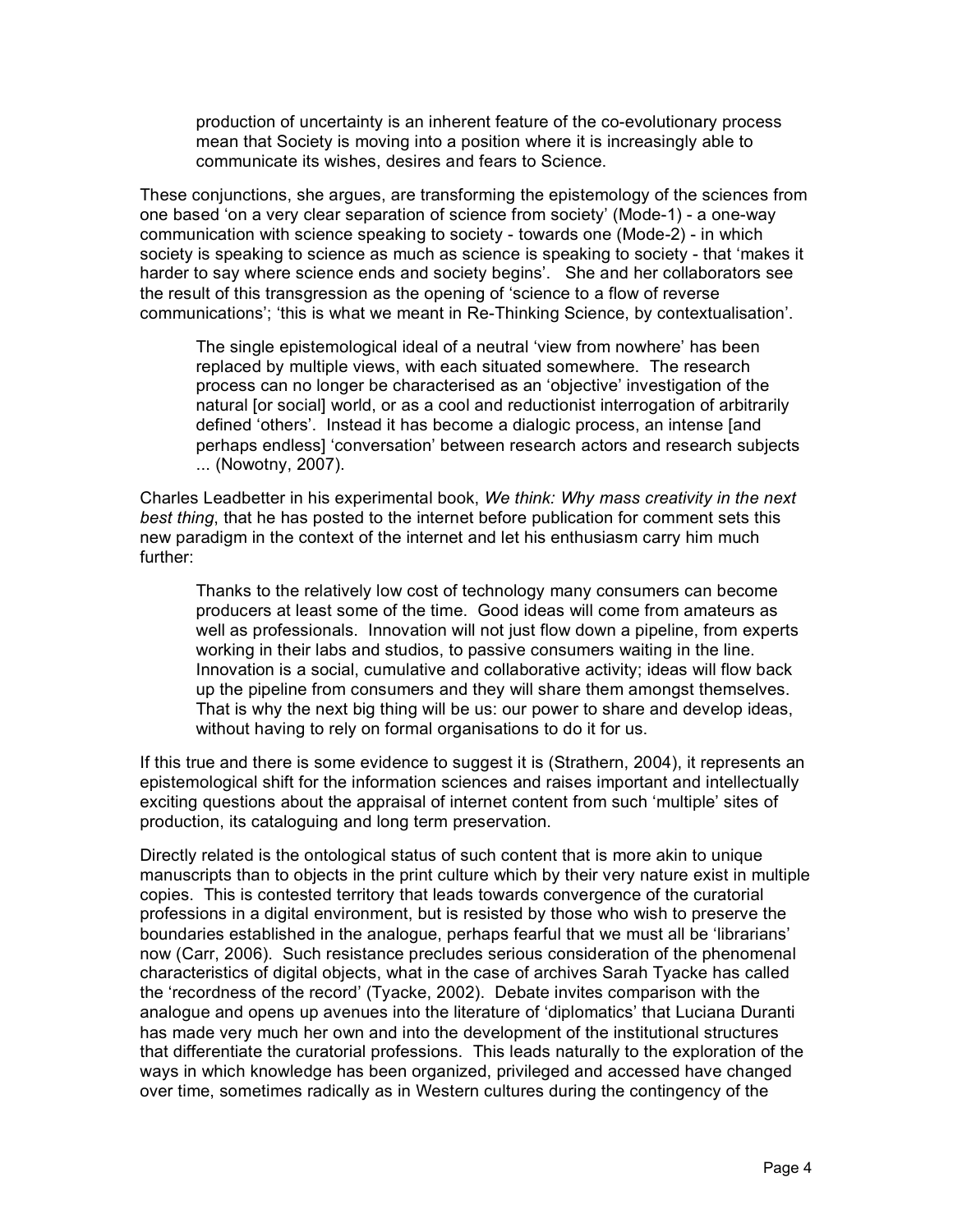invention of printing and the Reformation and the Enlightenment (Burke, 2002, Headrick, 2000). By taking a long review it becomes possible to set the so-called contemporary 'information revolution' in context and discuss what if any features live up to such descriptions. Deconstruction of the digital allows the information professions to contribute their experience built up over hundreds of years of managing information in the analogue and cautioning that concepts that are assumed to be features of 'new' technologies can equally well be applied to old technologies. Selection of content for preservation, for example, is not new, neither are the problems associated with cataloguing terms that must inevitably be to some extent socially constructed.

These are some of the contexts in which we believe the education of information management professionals at the beginning of the twenty-first century must be set. Because they focus on the knowledge base and strategic concerns of the profession, they are intellectually exciting and what is interesting chime with much of the innate understanding of the digital environment our students inhabit. This year for the first time we started the session with an open ground debate with the question 'The text - what stops this Space from being effective?' With little preparation or prompting, apart from some who had read David Levy *Scrolling Forward* (2001), we concluded with six priorities: access; context; cultural understanding, subjectivity and interpretation; trust; technology, space and the environment. Few seasoned information campaigners could complain about such an agenda for research. We need to do more to build on such comprehension of the information culture amongst our students that probably reflects their decision to enrol in our programme, but it serves to illustrate that the public knowledge base is much more perceptive and reflective than we might expect. If this is the case, it is not difficult to understand why many students might fail to engage with LIS programmes that are dominated by a 'tools and service' approach that is inextricably linked to institutions. From the moment our students engage with us we emphasize that the critique of information has a very long pedigree that extends back far beyond postmodern pre-occupations and indeed informs them. Over three years our understanding of the centrality of information and information flows across the human and physical sciences has deepened with our interaction with disciplines and search for philosophical and theoretical underpinnings that can help us to interpret what we can observe in the contemporary information environment. In trying to understand, for example, the affirmation of individual identity in much internet content, we have borrowed from the concern of subaltern studies with what Ranajit Guha calls 'The Small Voices of History' 'that are otherwise drowned in the cacophony of statist commands'. Practitioners claim that: 'Nothing – not elite practices, state policies, academic disciplines, literary texts, archival sources, language - was exempt from the effect of subalternity' (Bhadra, 1999). We have used the cultural theorist Homi Bhaba's ideas of 'hybrid' histories to explain the pre-occupation with family histories and its relation to the whole (Bhaba, 1994).

Both these examples reflect the most difficult and intractable problems surrounding internet content that no information science programme can avoid – the ever present danger of a collapse into relativism or meaningless collectivism (Larnier, 2006). Neither of these problems is new, but they are writ large on the internet. Given that, however tempting, there is no retreat into a positivist past, students need to understand the characteristics of a relativist outlook, how it meshes with a post-modern perspective that embraces the 'other', and its impact on our information environment that is constrained at a corporate level by the audit culture where only the information the auditors need is either collected or retained. These are complex iterations that may seem a long way from a 'tools and service' modality, but are remarkably germane to it. Richard Cox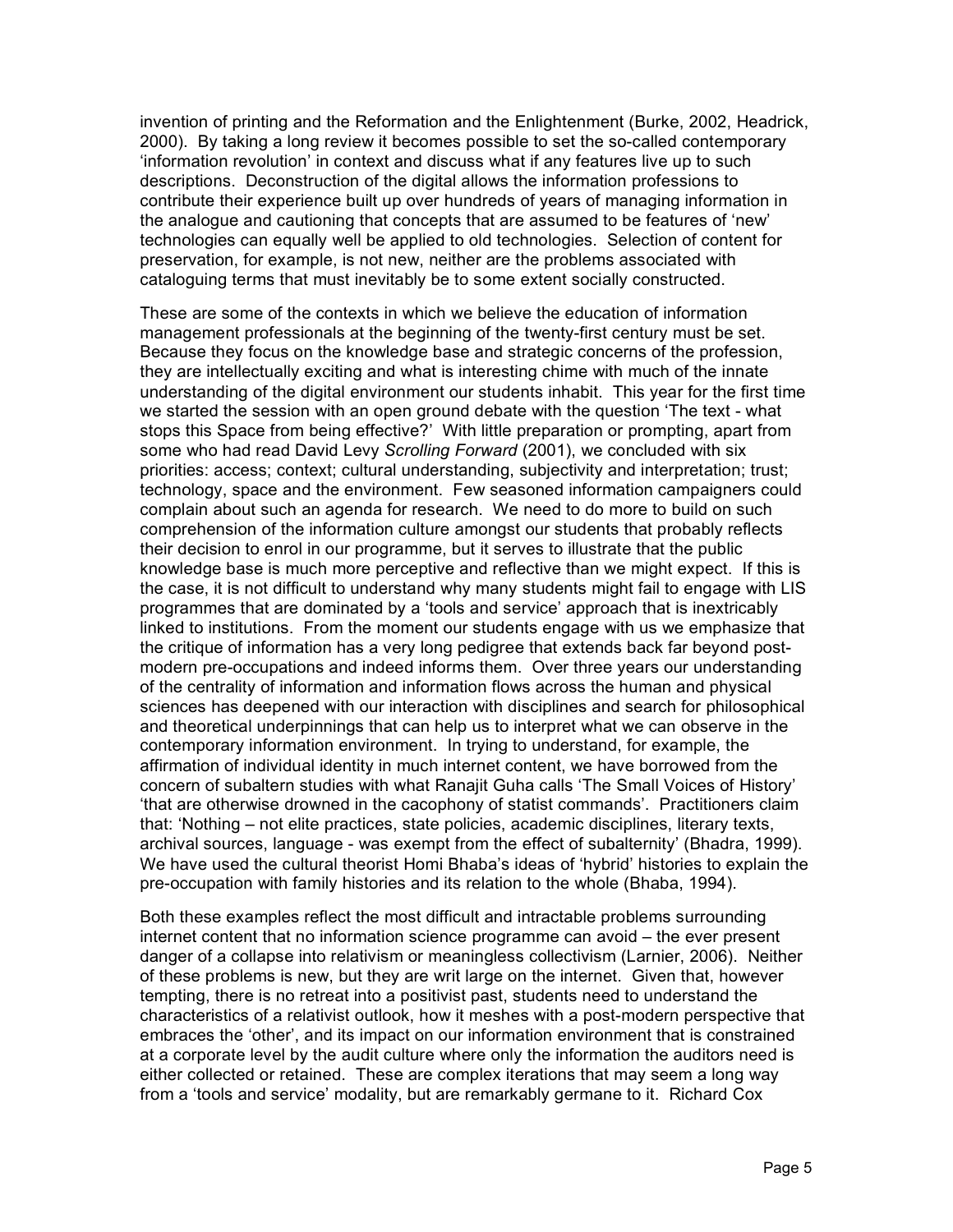agonises about the role of the information professional working within a corporate setting 'What intrigues me is how the individual functioning as an archivist or records manager can work in the corporate environment in any realistic way, adhering to any sense of professional ethics or mission' (Cox, 2005). This ethical challenge does not simply apply to archivists but to all employees and only the brave or the foolhardy risk disclosure or whistle blowing. If this is the case then the exaptive or loose ends to be found in blogs and other internet content become vital records from a cultural or historical perspective. And yet these are just the records that embody the relativist trap; the blogs from servicemen in Iraq are an excellent example. From a different perspective much the same applies to the war of words about Wikipedia. There are those, such as John Larnier, who dismiss it and its approach out of hand as the meaningless wisdom of crowds, while others who have studied the behaviour of contributors are more positive (Viégas, 2006). Susan Bryant and her colleagues found for example that 'For experts or Wikipedians, the Wikipedia as whole becomes more important than any single article or set of articles. . . In the move from novice to Wikipedian, goals broaden to include growing the community itself and improving the overall quality and character of the site' (Bryant, 2005). Far from rejecting such challenging concepts and perspectives as irrelevant, our students, not only embrace them, but also develop them through their own reading and explorations.

This grounding in theory drawn widely from across the disciplines equips students to approach the 'tools and service' elements within the course much more critically and with a mind set that will stimulate exciting and innovative questions in their dissertations. It gives them the skills and confidence to think strategically when they enter the workplace and the flexibility to find employment is different parts of the information economy and to move into analogous areas, such as risk management or the fields of arts and the heritage. The content and structure of the course will continue to develop and change in response to student demand (already we are receiving applications from those who only wish to work digitally) and to the growing body of literature and our own research interests and pre-occupations. So far we have achieved our goal of making information management and preservation intellectually challenging (it makes our heads hurt) by extending our knowledge base through interaction with our students. We have on the whole ceased to be a 'sage on a stage' to being 'a guide on the side' in our virtual learning environment (Beaudoin, 2006). It has been a stimulating and productive experience. Testimony to our success is a steady stream of students who wish to pursue doctoral studies at a time when most LIS programmes in the UK report the reverse. In looking to the future, we are convinced that for the discipline to develop, given the small numbers in most schools, there needs to be much greater international collaboration in the classroom that can now be achieved with the help of ICT. This session we have started a weekly seminar with Chapelhill, which UCLA and the University Maryland will join next year. We are associates of the ambitious Interfaculty Initiative on Information in the University of Tokyo with which we also hope to begin joint seminars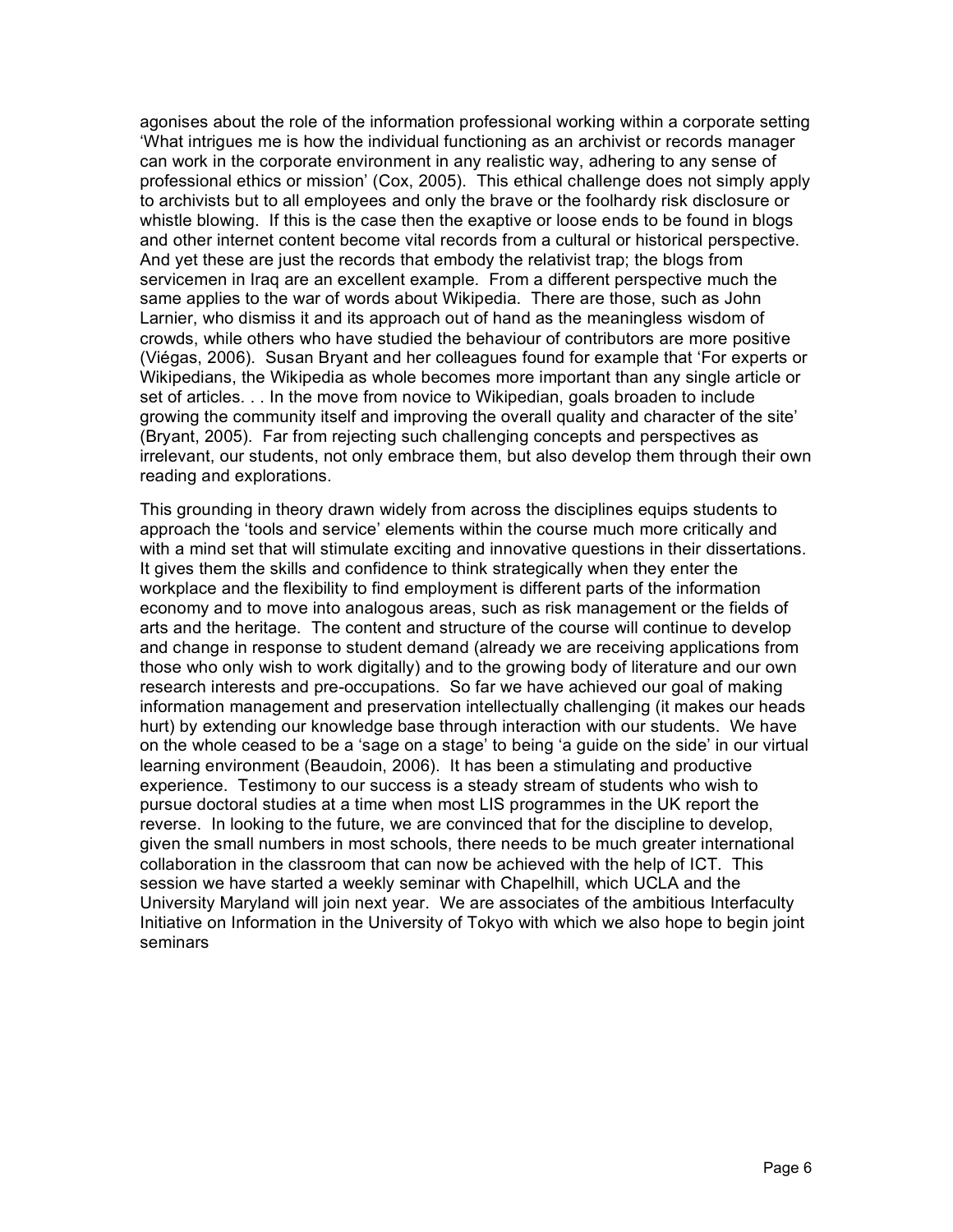Battelle, John (2005), *The Search: How Google and Its Rivals Rewrote the Rules of Business and Transformed Our Culture*, Boston and London: Nicholas Brealey.

Beaudoin, Michael (ed.) (2006), *Perspectives on Higher Education in the Digital Age*  (New York: Nova Science Publishers).

Bhaba, Homi K (1994) *The Location of Culture* (London: ).

Bhadra, Gautam (1999), Prakash, Gyan and Tharu, Susie (eds.) *Subaltern Studies* X, (New Delhi: Oxford University Press) preface, see http://www.lib.virginia.edu/areastudies/SouthAsia/SAserials/Biblio/bss10.html (March, 2007).

Peter Burke (2002) *A social history of knowledge from Gutenberg to* Diderot (Cambridge: Polity Presss).

Carr, Reg (2007) *The Academic Research Library in a Decade of Change*, (Oxford: Chandos Publishing).

Bryant, Susan L., Forte, Andrea, Bruckman Amy (2005) 'Becoming Wikipedian: Transformation of Participation in a. Collaborative Online Encyclopedia' http://wwwstatic.cc.gatech.edu/~aforte/BryantForteBruckBecomingWikipedian.pdf (November, 2006).

Cox, Richard (2005), letter *The American Archivist*, (68: 1) 8-11.

Devji, Faisal (2005), *Landscapes of the Jihad: Militancy, Morality, Modernity*, (Ithaca, NY: Cornell University Press).

Dunne, Tim (2007), 'To this new enemy, image is everything', *Times Higher*, Jan. 5. 26.

*Financial Times* (2007), 20 March, 1.

Headrick, David (2000) *When information came of age: technologies of knowledge in the age of reason and revolution 1700-1850*, (Oxford: Oxford University Press).

Larnier, John, (2006) 'Digital Maoism: The Hazards of the New Online Collectivism', *Edge: the Third Culture*, http://www.edge.org/3rd\_culture/lanier06/lanier06\_index.html (March, 2007).

Leadbetter, Charles (2007) *We think: Why mass creativity in the next best thing* (draft for publication). http://www.wethinkthebook.net/cms/site/docs/Charles%201-5%20draft.pdf (March).

Levy, David M (2001) *Scrolling Forward – Making Sense of Documents in the Digital Age*, (New York: Arcade Publishing).

Moss, Michael (2005:1) **'**Archivist: friend or foe?', *Records Management Journal,* 15/2, 104-114.

Moss, Michael (2005:2) 'The Hutton inquiry, the president of Nigeria and what the Butler hoped to see?', *English Historical Review*¸ CXX, no 487, 577-592.

Nowotny, Helga, Scott, Peter, and Gibbons, Michael (2001) *Rethinking Science-Knowledge and the Public in an Age of Uncertainty*, (Oxford: Polity Press).